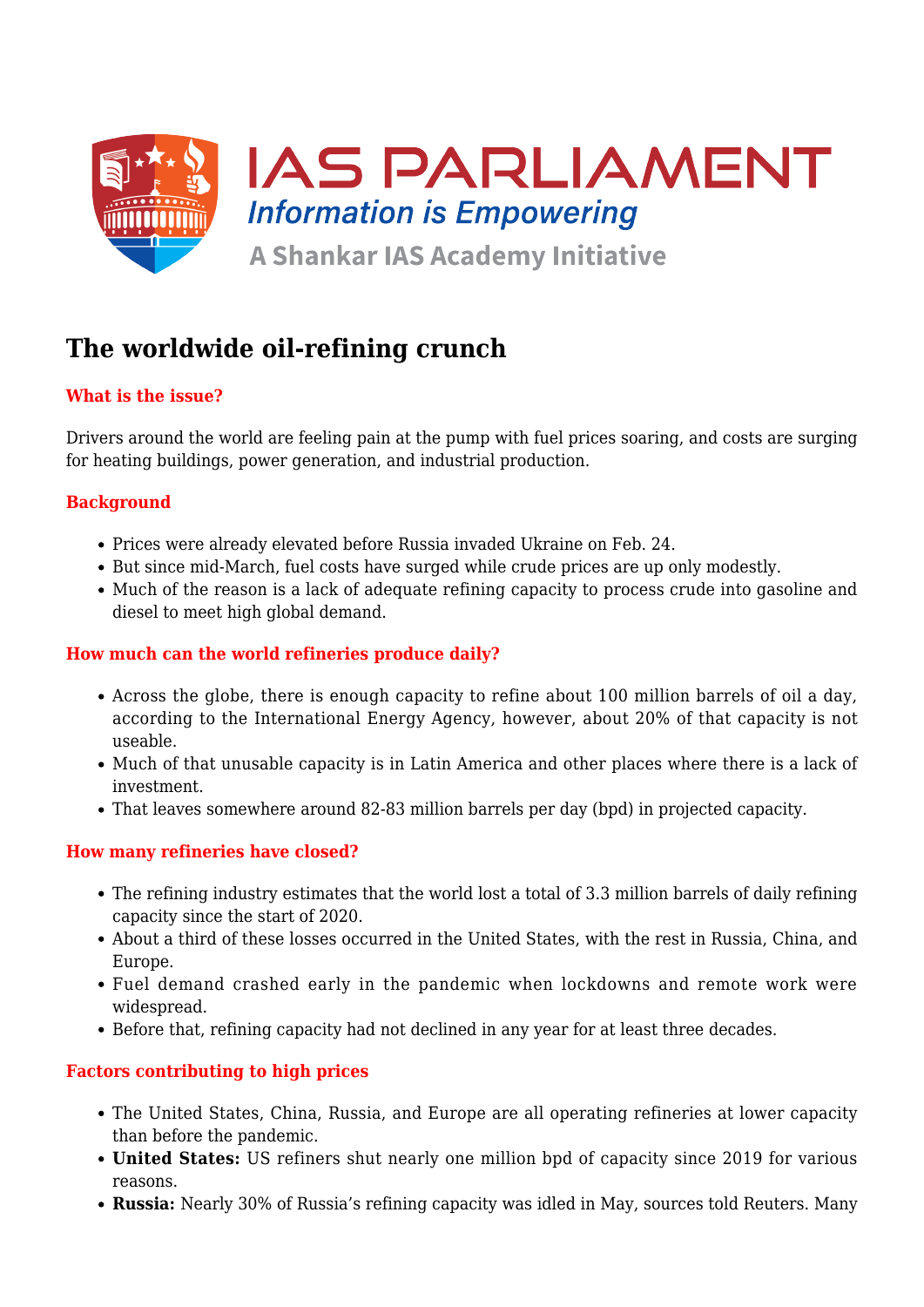Western nations are rejecting Russian fuel.

- **China:** It has the sparest refining capacity.
- Refined product exports are only allowed under official quotas, mainly granted to large stateowned refining companies and not to smaller independent companies.
- China's state-backed refineries averaged around 71.3% and independent refineries were around 65.5%.
- That was up from earlier in the year, but low by historic standards.

# **What else is contributing to high prices?**

- The cost to carry products on vessels overseas has risen due to high global demand, as well as sanctions on Russian vessels.
- In Europe, refineries are constrained by high prices for natural gas, which powers their operations.
- Some refiners also depend on vacuum gasoil as an intermediate fuel.
- The loss of Russian vacuum Gasoil has prevented certain from restarting certain gasolineproducing units.

# **Who is gaining from the current situation?**

- Refiners, especially those that export a lot of fuel to other countries, such as US refiners.
- Global fuel shortages have boosted refining margins to historic highs, with the key 3-2-1 crack spread nearing \$60 a barrel.
- That has driven big profits for US-based Valero and India-based Reliance Industries.

# **Will oil refining pick up in the future?**

- Global refining capacity is set to expand by 1 million barrels per day in 2022 and 1.6 million bpd in 2023.
- In April, 78 million barrels were processed daily, down sharply from the pre-pandemic average of 82.1 million bpd.
- The IEA expects refining to rebound during the summer to 81.9 million bpd as Chinese refiners come back online.

# **What is India's Position?**

- India, which refines more than 5 million bpd, according to the IEA, has been importing cheap Russian crude for domestic use and export.
- It is expected to boost output by 450,000 by year-end, the IEA said.

#### **What is the way forward?**

- More refining capacity is set to come online in the Middle East and Asia to meet growing demand.
- When the countries like the US, Russia, and China start operating to the pre-pandemic levels, then the demand can be met.

#### **Reference**

1. [https://indianexpress.com/article/explained/explained-worldwide-oil-refining-crunch-7985206/li](https://indianexpress.com/article/explained/explained-worldwide-oil-refining-crunch-7985206/lite/) [te/](https://indianexpress.com/article/explained/explained-worldwide-oil-refining-crunch-7985206/lite/)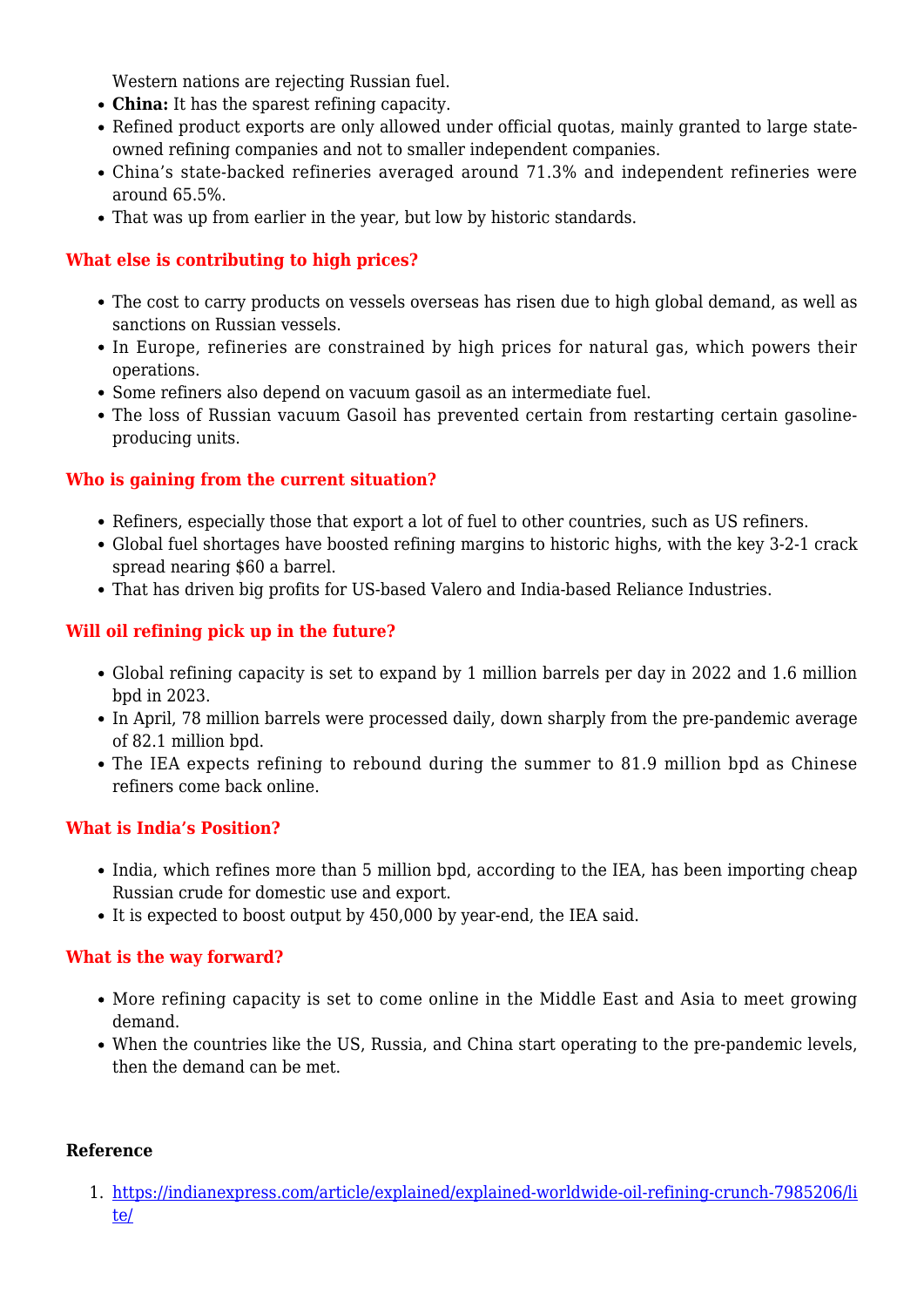# **Towards a single low tax regime**

# **Why in news?**

In December 2018, the late Finance Minister, Arun Jaitley, announced that the 28% GST slab, which he called the "dying slab", would be phased out, except for luxury items, and India would eventually have just two slabs: 5% and a standard rate between 12% and 18%.

# **Why is the tax regime complex and confusing?**

- The introduction of a uniform GST was a watershed moment in India since the country's earlier regime of taxes and cesses, both at the Centre and the States, was a big barrier to free trade and economic growth and was a cesspool of corruption.
- However, GST is still a complicated tax regime with different slabs.
- It is not easy to comprehend or comply with and is open to interpretation, harassment, and avoidable litigation.
- Bureaucracy, the world over, is usually oblivious to the keep it simple, stupid (KISS) principle.
- Asking bureaucrats to identify and categorize all products and services for differential tax slabs in the GST regime is the surest way to get into a muddle.
- An unambiguous directive to the bureaucracy is necessary from the ruling dispensation to come up with just two categories: goods eligible for zero tax and goods that will fall under a single rate, say 10% or 12%.
- That means everything except those specifically exempt, is taxed.
- 'Sin' taxes, for instance, are at cross purposes with the government's policy of generating growth and creating jobs under 'Make in India'.

# **A case study approach**

- A typical 300-room five-star hotel generates direct employment for around 500 people of whom 90% are waiters, housekeeping staff, front desk staff, security and concierge staff, besides cooks, financial and clerical staff.
- There are a host of others employed in associated services such as the spa, gift shops, and swimming pool.
- The hotel also generates indirect employment in ancillary areas: it buys bed linen, furnishings, rugs and carpets, air conditioners, cutlery, electrical fittings, and furniture, and consumes enormous quantities of food produce.
- All these generate jobs and income for farmers, construction contractors, artisans, and other manufacturers.
- Five-star hotels also generate foreign exchange by attracting rich tourists and visitors.
- So, it's unwise to tax these hotels to death.
- **Household necessities:** Similarly, high taxes on air-conditioners, air-conditioned restaurants, chocolates, and luxury cars create an economic ripple effect downstream, in a complex web of businesses that have symbiotic relationships.
- The effect finally reaches down to the bottom of the employment pyramid.
- **Food:** The GST on bread is zero, but the vegetable sandwich is in the 5% tax slab, hitting the vegetable grower directly.
- The GST on buns is zero, but buns with a few raisins fall in the 5% slab.
- **Automobiles sector:** the GST on electric cars, tractors, cycles, bikes, low-end and luxury cars ranges anywhere from 5% to 50%.
- The sale of automobiles is the barometer of an economy.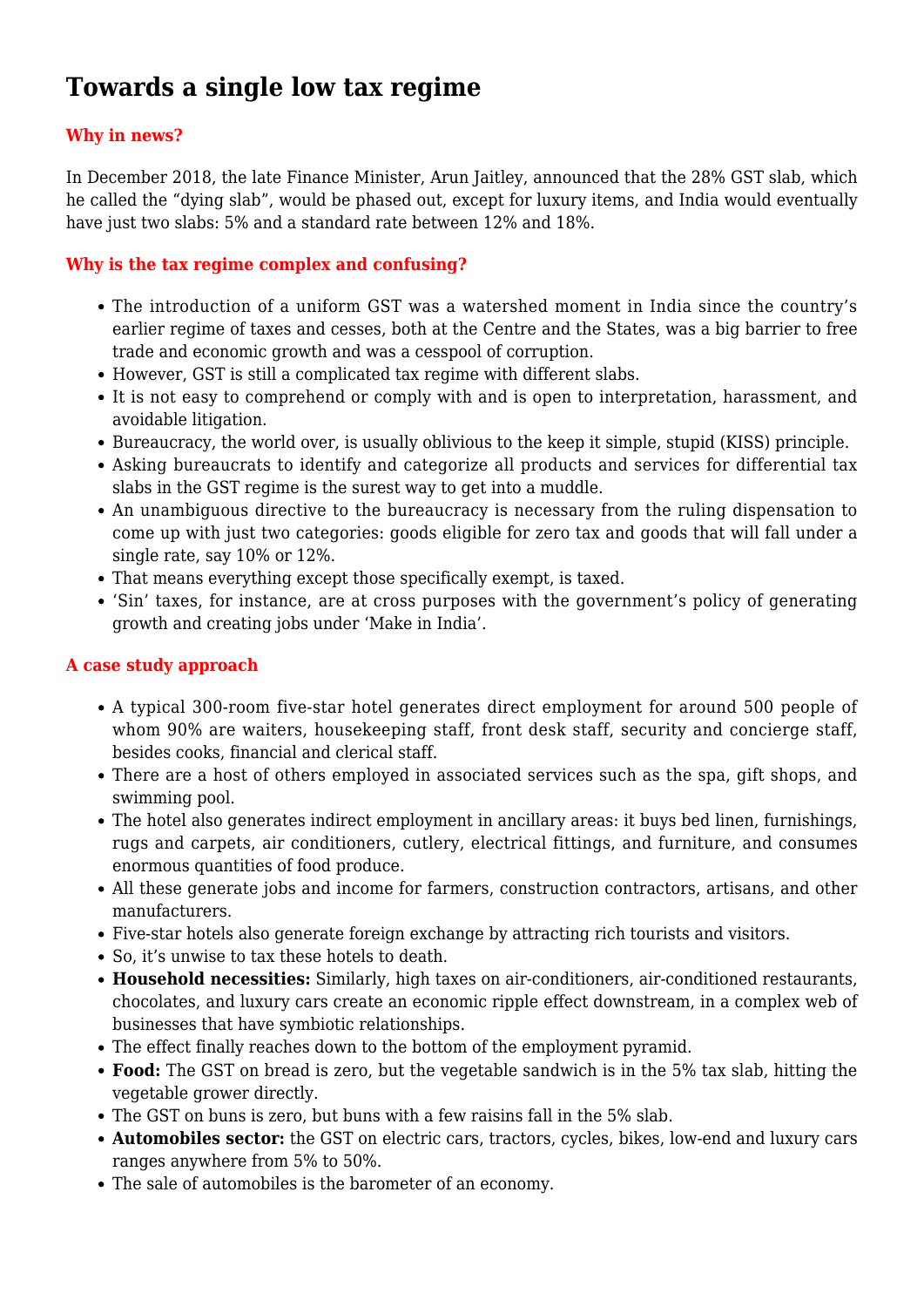#### **What are the items that are exempt from the GST?**

- Petrol, diesel, and aviation turbine fuel are not under the purview of GST but come under Central excise and State taxes.
- Central excise duties and varying State taxes contribute over 50% of the retail price of petrol and diesel, probably the highest in the world barring banana republics.
- There is distrust between the States and the Centre on revenue sharing.

### **What are the ways to overcome the complexity?**

- The plan must be to figure out how to rev up the economy.
- It can be done by making the rich and upper-middle-class spend and moving more people up the value chain.
- This can be done in order that more chocolates and ACs and automobiles are bought by them, instead of designing a tax system that keeps these products out of the new consumer class's reach.

#### **What is the way forward?**

- **KISS model:** The low-cost airline model is successful because of the KISS principle.
- Single class seating, point-to-point travel with no code sharing, direct Internet booking, and no middlemen. etc. have sustained this model.
- The Finance Minister should take a cue from the Prime Minister, who hinted at major reforms in the aftermath of COVID-19 and do away with all the confusing tax slabs in one fell swoop.
- That will ensure compliance, widen the tax net, improve ease of doing business, boost the economy, create jobs, increase tax collections and reduce corruption as witnessed in many countries – a move that will be both populist and well-regarded by economists.

#### **Reference**

1. [https://www.thehindu.com/todays-paper/tp-opinion/towards-a-single-low-tax-regime/article655](https://www.thehindu.com/todays-paper/tp-opinion/towards-a-single-low-tax-regime/article65555922.ece) [55922.ece](https://www.thehindu.com/todays-paper/tp-opinion/towards-a-single-low-tax-regime/article65555922.ece)

# **Prelim Bits 23-06-2022 | UPSC Daily Current Affairs**

# **Domestication of Chickens**

*Researchers have found that an association with dry rice farming likely started a domestication process, which has led to chickens becoming one of the world's most numerous domesticated animals.*

- Previous efforts claimed that
	- 1. Chickens were domesticated up to 10,000 years ago in China, Southeast Asia, or India, and
	- 2. Chickens were present in Europe over 7,000 years ago.
- The new studies show these claims are wrong.
- It says that the driving force behind chicken domestication was the arrival of **dry rice farming** into **south-east Asia** where their wild ancestor, the arboreal **red jungle fowl** (*Gallus gallus spaedicus)* lived.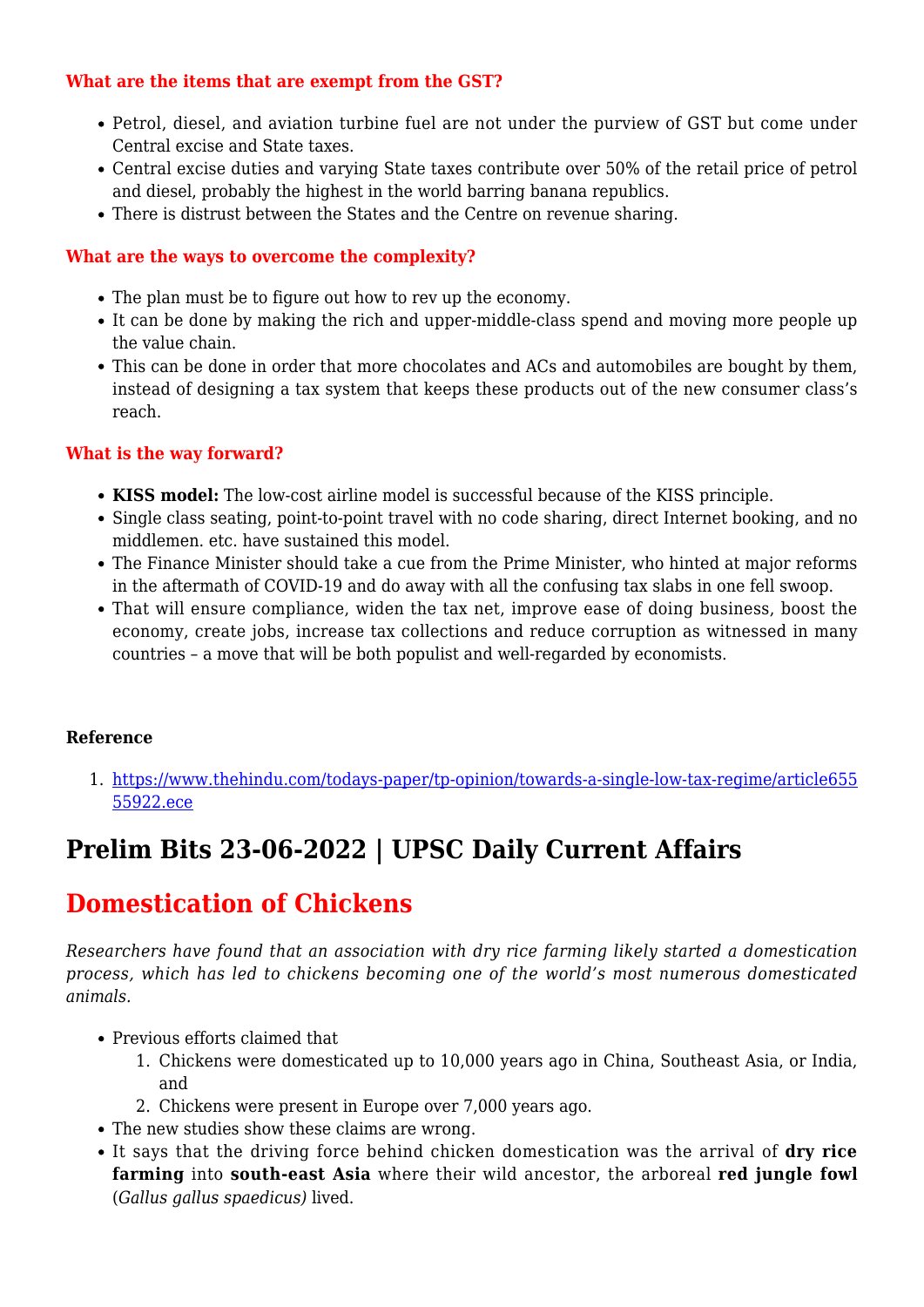The red jungle fowl is a tropical bird in the pheasant family. Charles Darwin first proposed that chickens may have descended from the red jungle fowl because of their similar appearances.

- Dry rice farming acted as a magnet drawing wild jungle fowl down from the trees and thereby kick-starting domestication of the jungle fowl.
- This domestication process was underway by around **1,500 BC** (Bronze Age) in the **Southeast Asia peninsula**.
- The research suggests that chickens were then transported first across Asia and then throughout the Mediterranean Europe along routes used by early Greek, Etruscan and Phoenician maritime traders.
- Another study found that the domesticated fowl arrived in Mediterranean Europe around 2,800 years ago and then appeared in Africa 1,100 and 800 years ago.
- **Reason** Archeologists have found people being buried with chickens, rather than discarded as scraps, making a domestic relationship clear.
- Because the birds were buried with humans, it suggested that they had a cultural or social significance and were sacred creatures instead of a food source.
- This means that a **desire for meat did not drive the domestication** of the chicken.

The oldest bones of a definite domestic chicken were found at Neolithic Ban Non Wat in central Thailand, and date to between 1,650 and 1,250 BC.

# **Reference**

- 1. [https://www.thehindu.com/sci-tech/when-and-where-were-chickens-domesticated/article65537](https://www.thehindu.com/sci-tech/when-and-where-were-chickens-domesticated/article65537060.ece) [060.ece](https://www.thehindu.com/sci-tech/when-and-where-were-chickens-domesticated/article65537060.ece)
- 2. [https://www.smithsonianmag.com/smart-news/researchers-pinpoint-date-when-chickens-were-f](https://www.smithsonianmag.com/smart-news/researchers-pinpoint-date-when-chickens-were-first-domesticated-180980212/#:~:text=The%20earliest%20chicken%20remains%20came%20from%20between%201650%20B.C.E.%20and,years%20ago%2C%20Science%20News%20reports) [irst](https://www.smithsonianmag.com/smart-news/researchers-pinpoint-date-when-chickens-were-first-domesticated-180980212/#:~:text=The%20earliest%20chicken%20remains%20came%20from%20between%201650%20B.C.E.%20and,years%20ago%2C%20Science%20News%20reports)[domesticated-180980212/#:~:text=The%20earliest%20chicken%20remains%20came%20from](https://www.smithsonianmag.com/smart-news/researchers-pinpoint-date-when-chickens-were-first-domesticated-180980212/#:~:text=The%20earliest%20chicken%20remains%20came%20from%20between%201650%20B.C.E.%20and,years%20ago%2C%20Science%20News%20reports)

[%20between%201650%20B.C.E.%20and,years%20ago%2C%20Science%20News%20reports.](https://www.smithsonianmag.com/smart-news/researchers-pinpoint-date-when-chickens-were-first-domesticated-180980212/#:~:text=The%20earliest%20chicken%20remains%20came%20from%20between%201650%20B.C.E.%20and,years%20ago%2C%20Science%20News%20reports)

3. <https://www.pnas.org/doi/10.1073/pnas.2121978119>

# **Darjeeling Himalayan Railway**

*The Darjeeling Himalayan Railway has recorded its highest ever monthly revenue generation.*

- The Darjeeling Himalayan Railway (DHR) or the **Toy Train** is a 141-year-old **mountain railway system** that started operating in 1881.
- Located in the foothills of the Himalayas, it is a 2-ft gauge railway that runs in **West Bengal**.
- This railway system comes under the Guwahati-headquartered **Northeast Frontier Railway** (NFR).
- The NFR currently operates a daily service between **New Jalpaiguri and Darjeeling** and 12 joyride services between **Darjeeling and Ghum** (India's highest railway station).
- The DHR also introduced special services such as Steam Jungle Tea Safari, Red Panda and Him Kanya.
- The DHR is a **UNESCO World Heritage Site** since 1999.

| Mountain Railways Declared as UNESCO World Heritage Sites |                                    |
|-----------------------------------------------------------|------------------------------------|
| Darjeeling Himalayan Railway                              | West Bengal (1999)                 |
| Nilgiri Mountain Railways                                 | Nilgiri Hills of Tamil Nadu (2005) |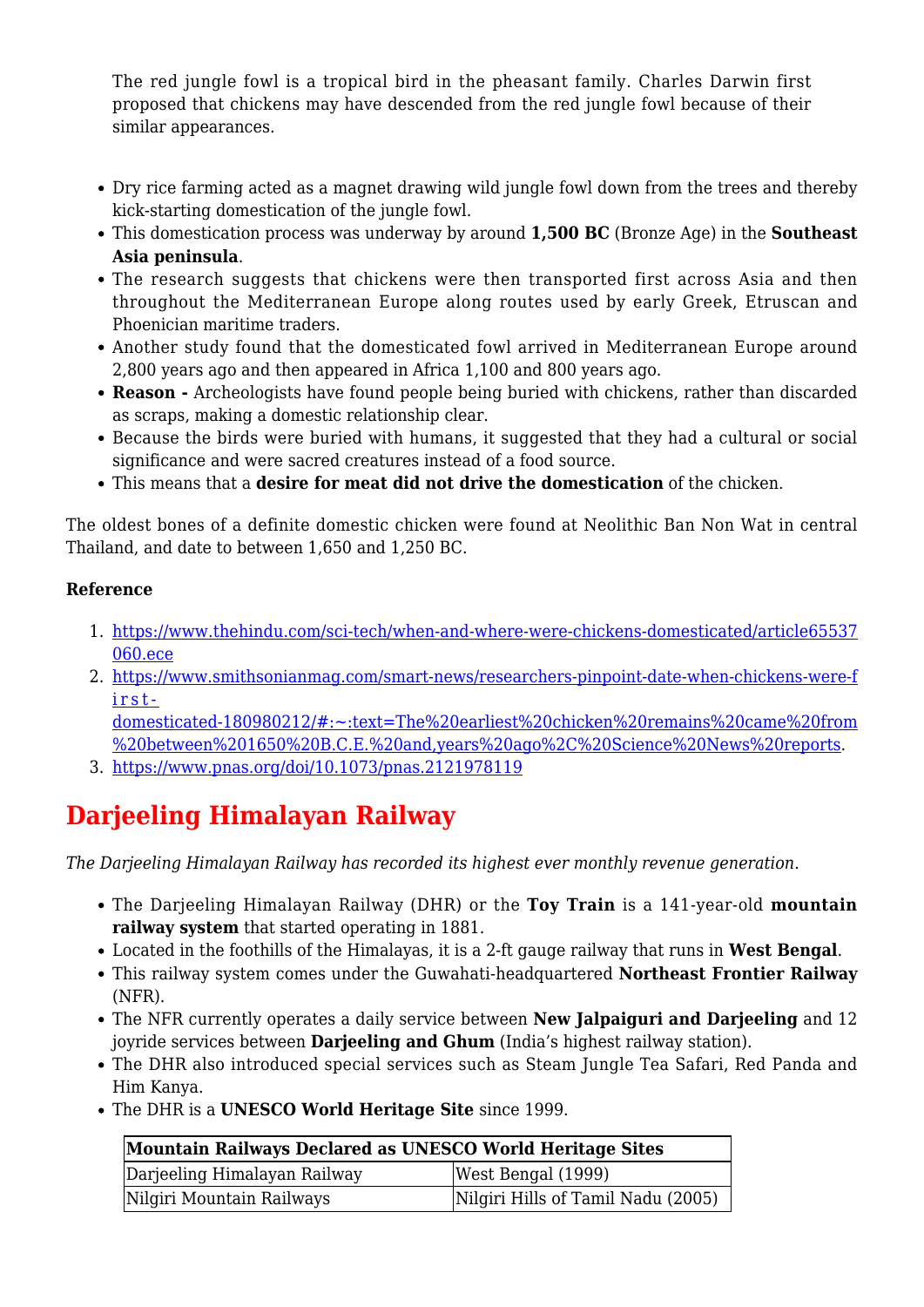### **Reference**

- 1. [https://www.thehindu.com/todays-paper/tp-miscellaneous/tp-others/record-earnings-for-darjeel](https://www.thehindu.com/todays-paper/tp-miscellaneous/tp-others/record-earnings-for-darjeeling-toy-train/article65555424.ece) [ing-toy-train/article65555424.ece](https://www.thehindu.com/todays-paper/tp-miscellaneous/tp-others/record-earnings-for-darjeeling-toy-train/article65555424.ece)
- 2. <http://dhr.in.net/about-us.php>
- 3. [https://darjeeling.gov.in/tourist-place/joy-ride-in-darjeeling-himalayan-railway-popularly-known](https://darjeeling.gov.in/tourist-place/joy-ride-in-darjeeling-himalayan-railway-popularly-known-as-toy-train-from-darjeeling-to-darjeeling-via-batasia-loop-ghoom/) [-as-toy-train-from-darjeeling-to-darjeeling-via-batasia-loop-ghoom/](https://darjeeling.gov.in/tourist-place/joy-ride-in-darjeeling-himalayan-railway-popularly-known-as-toy-train-from-darjeeling-to-darjeeling-via-batasia-loop-ghoom/)

# **Zmiinyi Island**

*Ukraine has caused "significant losses" to the Russian military in airstrikes on the Zmiinyi Island in the Black Sea.*

- Located in the **Black Sea**, the Zmiinyi Island is also known as the Snake Island or the Serpent Island.
- It is a small piece of rock less than 700 metres from end to end.
- It belongs to Ukraine.
- The island has been known since ancient times and is marked on the map by the **village of Bile** that is located on it.
- Snake Island lies close to the mouth of the **River Danube**, which delineates Romania's border with Ukraine.
- It is also roughly to the southwest of the **port city of Odessa**.

# **The Black Sea**

- The Black Sea is an **inland sea** situated at the south-eastern extremity of Europe.
- It is bound by Ukraine to the north and northwest, Russia to the north east, Georgia to the east, Turkey to the south, and Bulgaria and Romania to the west.
- It is **connected to the Atlantic Ocean** by the Bosporus, the Sea of Marmara, the Dardanelles, the Aegean Sea, and the Mediterranean Sea.
- The **Crimean Peninsula** thrusts into the Black Sea from the north, and just to its east the **Kerch Strait** links the sea to the smaller Sea of Azov.
- **Features** The Black Sea is a remarkable feature because its lower levels are almost biologically dead—not because of pollution but because of continued weak ventilation of the deep layers.
- It has traditionally been Russia's warm water gateway to Europe.
- **History** The ancient Greeks named the sea then on the fringe of the Mediterranean world as the **Pontus Axeinus** (Inhospitable Sea).
- As later explorations revealed that the shores of the sea are more hospitable and friendly, the Greeks changed its name to **Pontus Euxinus**, the opposite of the earlier designation.
- In the past, the Turks called it the **Karadenız**, as they only saw the inhospitable aspect of the Black Sea.
- **Related Links** [Aegean Sea,](https://www.iasparliament.com/current-affairs/prelim-bits-10-06-2022-upsc-daily-current-affairs) [Montreux Convention](https://www.iasparliament.com/current-affairs/prelim-bits-02-03-2022-daily-upsc-current-affairs)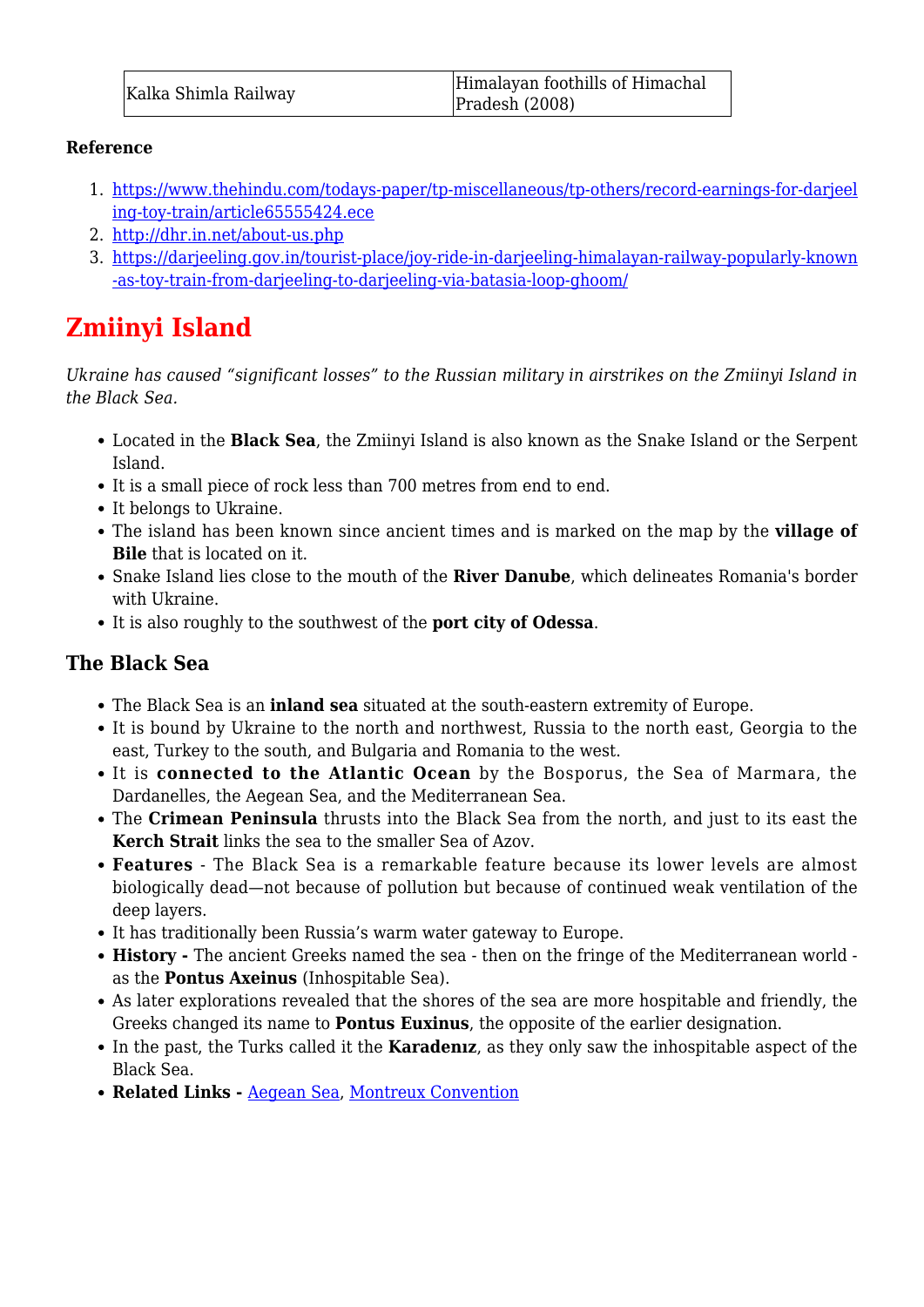

# **Reference**

- 1. [https://indianexpress.com/article/explained/everyday-explainers/explained-importance-snake-is](https://indianexpress.com/article/explained/everyday-explainers/explained-importance-snake-island-black-sea-ukraine-bombed-russia-7985298/) [land-black-sea-ukraine-bombed-russia-7985298/](https://indianexpress.com/article/explained/everyday-explainers/explained-importance-snake-island-black-sea-ukraine-bombed-russia-7985298/)
- 2. <https://www.britannica.com/place/Black-Sea>
- 3. <https://www.bbc.com/news/world-europe-61406808>

# **Pragati Maidan Integrated Transit Corridor Project**

*The Prime Minister dedicated to the nation the main tunnel and 6 underpasses of Pragati Maidan Integrated Transit Corridor Project.*

- The Pragati Maidan Integrated Transit Corridor project is a part of the ITPO-Pragati Maidan Redevelopment Project.
- Started in 2017, the project has been entirely funded by the Central Government.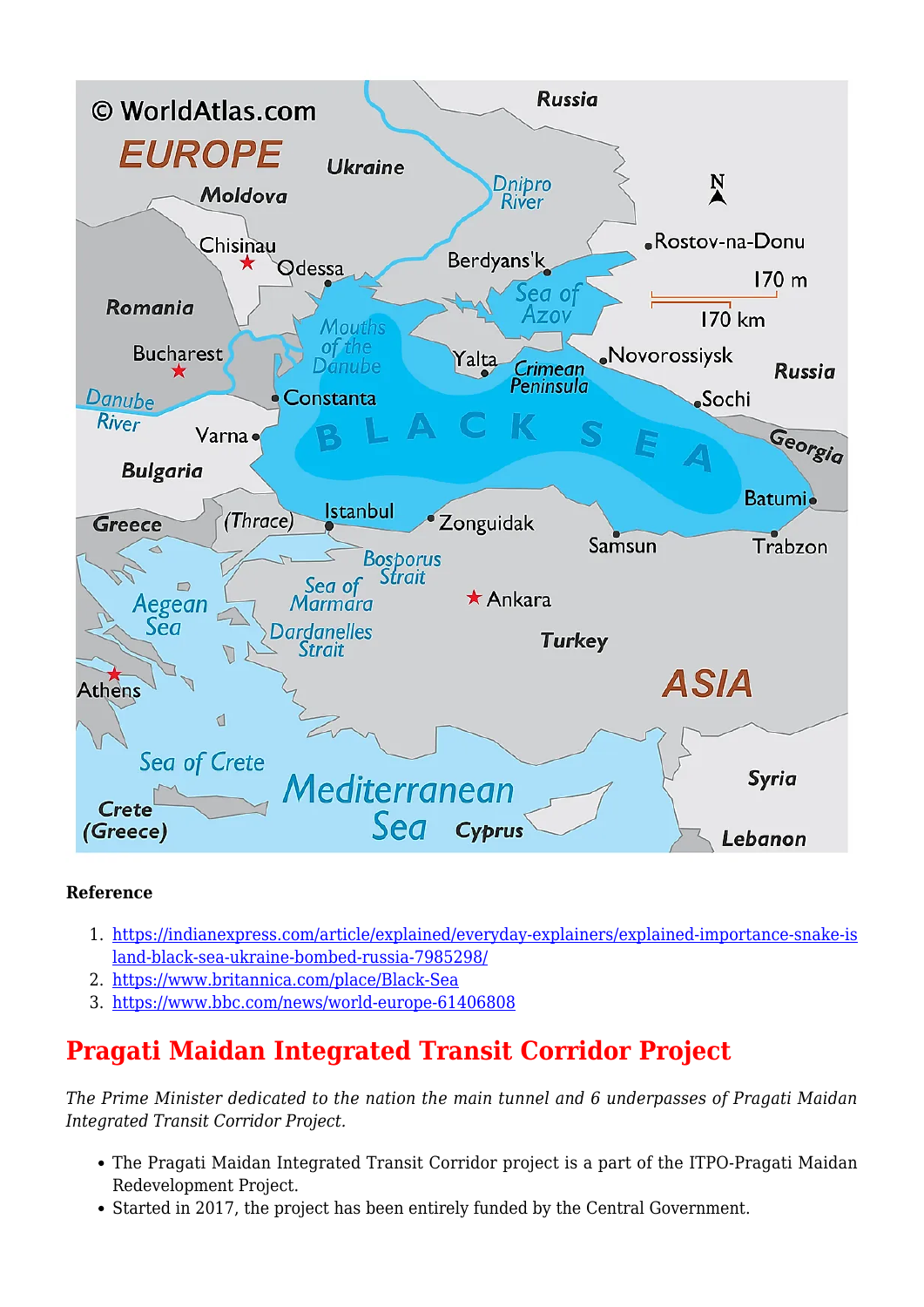- But, it was executed by the Delhi government's Public Works Department (PWD).
- The key aims of this project are,
	- 1. To de-congest traffic around the Pragati Maidan Trade Centre and
	- 2. To remove bottlenecks on Bhairon Marg, Ring Road, ITO-W point and Mathura Road and make it signal free.
- The main Tunnel connects Ring Road with India Gate via Purana Qila Road passing through Pragati Maidan.
- It will serve as an alternative route to Bhairon Marg.
- Along with the tunnel, there will be 6 underpasses 4 on Mathura Road, one on Bhairon Marg and one on the intersection of Ring Road and Bhairon Marg.

# **Reference**

- 1. <https://pib.gov.in/PressReleasePage.aspx?PRID=1835255>
- 2. [https://www.business-standard.com/article/current-affairs/pragati-maidan-integrated-transit-co](https://www.business-standard.com/article/current-affairs/pragati-maidan-integrated-transit-corridor-to-cut-commute-time-by-15-mins-122061900592_1.html#:~:text=According%20to%20a%20statement%20from,by%20the%20Delhi%20government) [rridor-to-cut-commute-time-by-15](https://www.business-standard.com/article/current-affairs/pragati-maidan-integrated-transit-corridor-to-cut-commute-time-by-15-mins-122061900592_1.html#:~:text=According%20to%20a%20statement%20from,by%20the%20Delhi%20government) [mins-122061900592\\_1.html#:~:text=According%20to%20a%20statement%20from,by%20the](https://www.business-standard.com/article/current-affairs/pragati-maidan-integrated-transit-corridor-to-cut-commute-time-by-15-mins-122061900592_1.html#:~:text=According%20to%20a%20statement%20from,by%20the%20Delhi%20government) [%20Delhi%20government's%20PWD.](https://www.business-standard.com/article/current-affairs/pragati-maidan-integrated-transit-corridor-to-cut-commute-time-by-15-mins-122061900592_1.html#:~:text=According%20to%20a%20statement%20from,by%20the%20Delhi%20government)
- 3. [https://indianexpress.com/article/explained/explained-the-new-corridor-project-the-purpose-it](https://indianexpress.com/article/explained/explained-the-new-corridor-project-the-purpose-it-will-serve-7979153/)[will-serve-7979153/](https://indianexpress.com/article/explained/explained-the-new-corridor-project-the-purpose-it-will-serve-7979153/)

# **New Advisory on Type-1 Diabetes**

*The Indian Council of Medical Research (ICMR) has published the country's first-ever list of basic dos and don'ts to ensure the safety of Type-1 patients during travel.*

As per the International Diabetes Federation, India has the highest number of incident and prevalent cases of Type-1 diabetes in the world.

- The ICMR guideline document provides advice on care of diabetes in **children, adolescents and adults** with Type-1 diabetes.
- This document states that individuals with Type-1 diabetes need support
	- 1. To survive, using insulin and other therapies, and
	- 2. To live their entire life without stigma, restrictions, or disabling complications due to their illness.
- The ICMR's pre-travel advice for children and adolescents living with Type-1 diabetes includes,
	- 1. Never wearing brand new shoes for a trip, instead carry comfortable shoes to avoid straining the feet while on travel,
	- 2. Alternating between two pairs of shoes to decrease the risk of blisters and calluses,
	- 3. Travelling with flash cards to navigate language barrier,
	- 4. Storage of insulin and how to minimise glucose fluctuation.
- The patients should inform the physician in advance, preferably 4 to 6 weeks before the planned travel.
- They should have medications and blood testing materials for the whole trip plus reserve supplies for at least 2 to 4 weeks if unforeseen circumstances extend the travel.
- Patients with a **medical identification bracelet** should have information on the disease, use of insulin, and disclose any allergies.